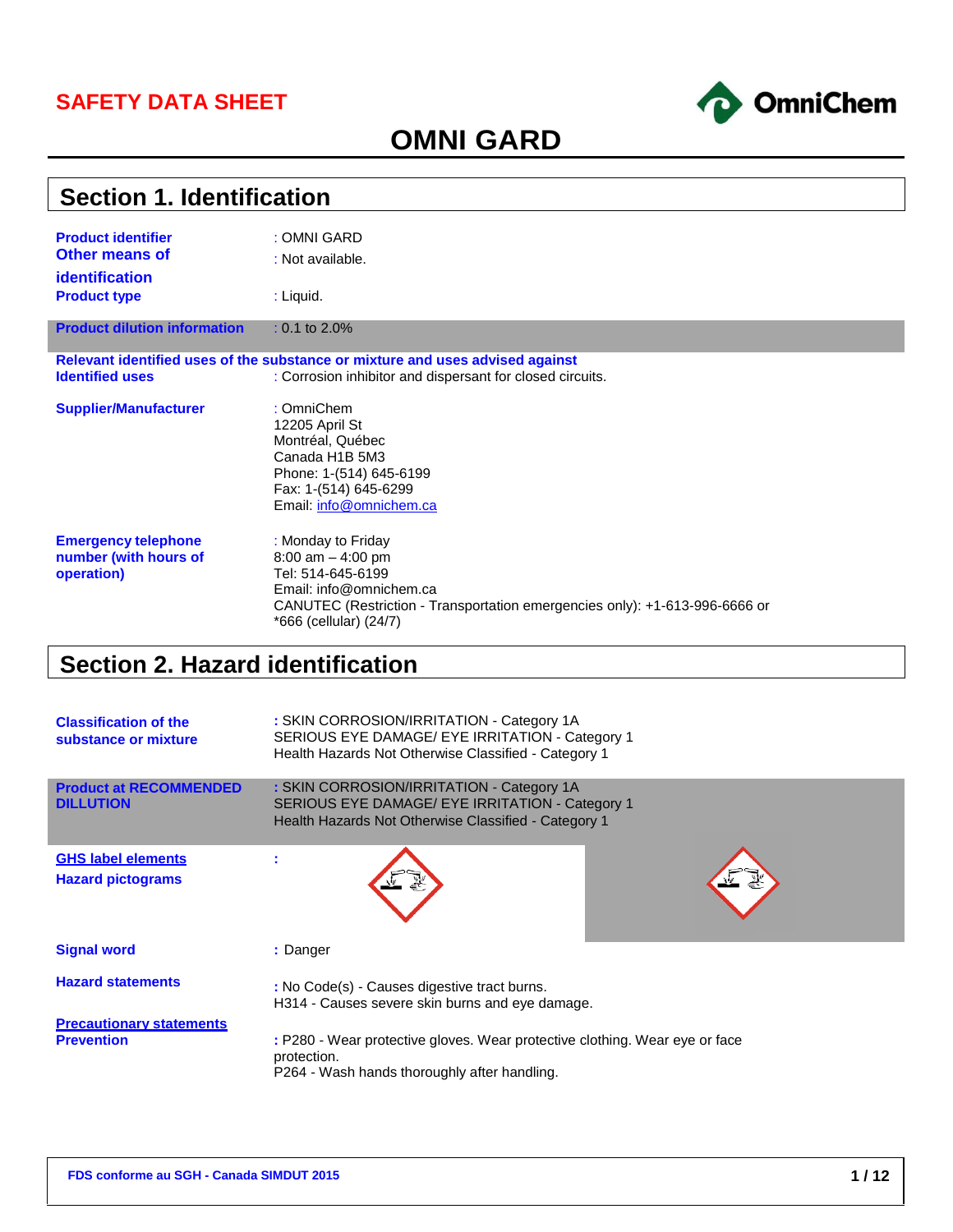## **Section 2. Hazard identification**

| <b>Response</b>                         | : P304 + P340 + P310 - IF INHALED: Remove person to fresh air and keep comfortable for<br>breathing. Immediately call a POISON CENTER or physician. P301 + P310 + P330 + P331 - IF<br>SWALLOWED: Immediately call a POISON CENTER or physician. Rinse mouth. Do NOT induce<br>vomiting. P303 + P361 + P353 + P363 + P310 - IF ON SKIN (or hair): Take off immediately all<br>contaminated clothing. Rinse skin with water. Wash contaminated clothing before reuse.<br>Immediately call a POISON CENTER or physician. P305 + P351 + P338 + P310 - IF IN EYES:<br>Rinse cautiously with water for several minutes. Remove contact lenses, if present and easy to do.<br>Continue rinsing. Immediately call a POISON CENTER or physician. |
|-----------------------------------------|-----------------------------------------------------------------------------------------------------------------------------------------------------------------------------------------------------------------------------------------------------------------------------------------------------------------------------------------------------------------------------------------------------------------------------------------------------------------------------------------------------------------------------------------------------------------------------------------------------------------------------------------------------------------------------------------------------------------------------------------|
| <b>Storage</b>                          | : Store in an appropriate location.                                                                                                                                                                                                                                                                                                                                                                                                                                                                                                                                                                                                                                                                                                     |
| <b>Disposal</b>                         | : P501 - Dispose of contents and container in accordance with all local, regional,<br>national and international regulations.                                                                                                                                                                                                                                                                                                                                                                                                                                                                                                                                                                                                           |
| <b>Supplemental label</b>               | : Do not taste or swallow. Wash thoroughly after handling.                                                                                                                                                                                                                                                                                                                                                                                                                                                                                                                                                                                                                                                                              |
| elements                                |                                                                                                                                                                                                                                                                                                                                                                                                                                                                                                                                                                                                                                                                                                                                         |
| <b>Product at RECOMMENDED DILLUTION</b> |                                                                                                                                                                                                                                                                                                                                                                                                                                                                                                                                                                                                                                                                                                                                         |
| <b>Déclaration on Security</b>          |                                                                                                                                                                                                                                                                                                                                                                                                                                                                                                                                                                                                                                                                                                                                         |
| <b>Prevention</b>                       | : P280 - Wear protective gloves. Wear protective clothing. Wear eye or face<br>protection.                                                                                                                                                                                                                                                                                                                                                                                                                                                                                                                                                                                                                                              |
|                                         |                                                                                                                                                                                                                                                                                                                                                                                                                                                                                                                                                                                                                                                                                                                                         |
|                                         | P264 - Wash hands thoroughly after handling.                                                                                                                                                                                                                                                                                                                                                                                                                                                                                                                                                                                                                                                                                            |
| <b>Response</b>                         | : P304 + P340 + P310 - IF INHALED: Remove person to fresh air and keep comfortable for<br>breathing. Immediately call a POISON CENTER or physician. P301 + P310 + P330 + P331 - IF<br>SWALLOWED: Immediately call a POISON CENTER or physician. Rinse mouth. Do NOT induce<br>vomiting. P303 + P361 + P353 + P363 + P310 - IF ON SKIN (or hair): Take off immediately all<br>contaminated clothing. Rinse skin with water. Wash contaminated clothing before reuse.<br>Immediately call a POISON CENTER or physician. P305 + P351 + P338 + P310 - IF IN EYES:<br>Rinse cautiously with water for several minutes. Remove contact lenses, if present and easy to do.<br>Continue rinsing. Immediately call a POISON CENTER or physician. |

# **Section 3. Composition/information on ingredients**

| <b>Substance/mixture</b> |
|--------------------------|
| <b>Other means of</b>    |
| identification           |

**: Mixture.** 

**:** Not available.

| <b>Ingredient name</b>                  | 07<br>(w/w<br>70           | <b>CAS number</b> |
|-----------------------------------------|----------------------------|-------------------|
| Potassium hydroxide                     | AC                         | 1310-58-2         |
| Phosphono carboxylic tricarboxylic acid | 4E<br><b>1</b><br>כ ו<br>v | 7681-52-9         |

#### **Product at RECOMMENDED DILLUTION**

**Declaration on security : No known significant effects or critical hazards.** 

**The exact percentage (concentration) in the composition has been withheld as a trade secret in accordance with the amended HPR as of April 2018.**

**There are no additional ingredients present which, within the current knowledge of the supplier and in the concentrations applicable, are classified as hazardous to health or the environment and hence require reporting in this section.**

**Occupational exposure limits, if available, are listed in Section 8.**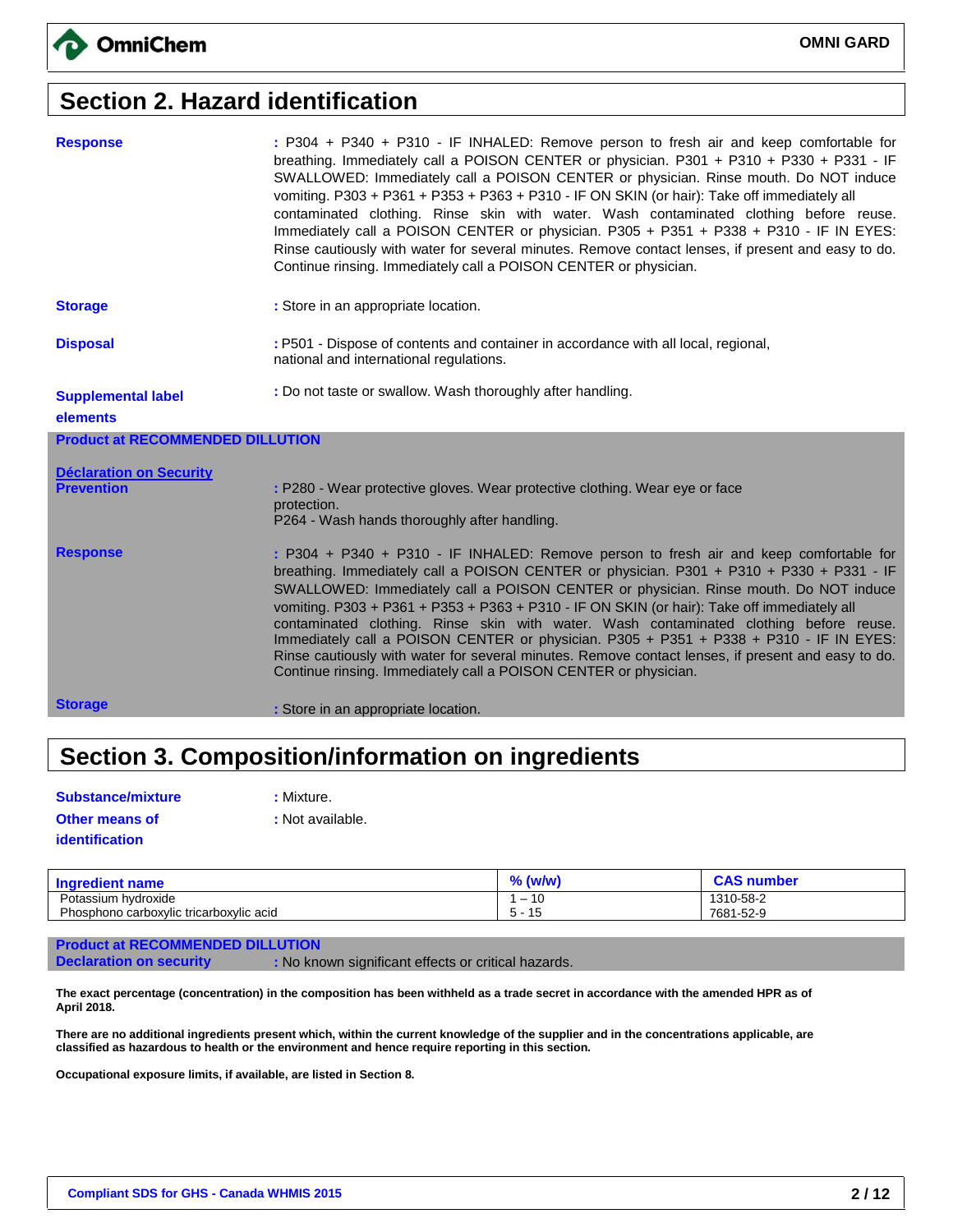

### **Section 4. First-aid measures**

#### **Description of necessary first aid measures**

| <b>Description of necessary first aid measures</b> |                                                                                                                                                                                                                                                                                                                                                                                                                                                                                                                                                                                                                                                                                                                                                                                                                                                                                  |
|----------------------------------------------------|----------------------------------------------------------------------------------------------------------------------------------------------------------------------------------------------------------------------------------------------------------------------------------------------------------------------------------------------------------------------------------------------------------------------------------------------------------------------------------------------------------------------------------------------------------------------------------------------------------------------------------------------------------------------------------------------------------------------------------------------------------------------------------------------------------------------------------------------------------------------------------|
| <b>Eye contact</b>                                 | : Get medical attention immediately. Call a poison center or physician. Immediately flush eyes with<br>plenty of water, occasionally lifting the upper and lower eyelids. Check for and remove any contact<br>lenses. Continue to rinse for at least 20 minutes. Chemical burns must be treated promptly by a<br>physician.                                                                                                                                                                                                                                                                                                                                                                                                                                                                                                                                                      |
| <b>Inhalation</b>                                  | : Get medical attention immediately. Call a poison center or physician. Remove victim to fresh air and<br>keep at rest in a position comfortable for breathing. If it is suspected that fumes are still present, the<br>rescuer should wear an appropriate mask or self-contained breathing apparatus. If not breathing, if<br>breathing is irregular or if respiratory arrest occurs, provide artificial respiration or oxygen by trained<br>personnel. It may be dangerous to the person providing aid to give mouth-to-mouth resuscitation. If<br>unconscious, place in recovery position and get medical attention immediately. Maintain an open<br>airway. Loosen tight clothing such as a collar, tie, belt or waistband.                                                                                                                                                  |
| <b>Skin contact</b>                                | : Get medical attention immediately. Call a poison center or physician. Flush contaminated skin with<br>plenty of water. Wash contaminated clothing thoroughly with water before removing it, or wear gloves.<br>Continue to rinse for at least 20 minutes. Chemical burns must be treated promptly by a physician.<br>Wash clothing before reuse. Clean shoes thoroughly before reuse.                                                                                                                                                                                                                                                                                                                                                                                                                                                                                          |
| <b>Ingestion</b>                                   | : Get medical attention immediately. Call a poison center or physician. Wash out mouth with water.<br>Remove dentures if any. Remove victim to fresh air and keep at rest in a position comfortable for<br>breathing. If material has been swallowed and the exposed person is conscious, give small quantities<br>of water to drink. Stop if the exposed person feels sick as vomiting may be dangerous. Do not induce<br>vomiting unless directed to do so by medical personnel. If vomiting occurs, the head should be kept<br>low so that vomit does not enter the lungs. Chemical burns must be treated promptly by a physician.<br>Never give anything by mouth to an unconscious person.<br>If unconscious, place in recovery position and get medical attention immediately. Maintain an open<br>airway. Loosen tight clothing such as a collar, tie, belt or waistband. |

#### **Most important symptoms/effects, acute and delayed**

| <b>Potential acute health effects</b> |                                                                                                                                                                                                                                                                                                                                                                                                              |
|---------------------------------------|--------------------------------------------------------------------------------------------------------------------------------------------------------------------------------------------------------------------------------------------------------------------------------------------------------------------------------------------------------------------------------------------------------------|
| <b>Eye contact</b>                    | : Causes serious eye damage.                                                                                                                                                                                                                                                                                                                                                                                 |
| <b>Inhalation</b>                     | : No known significant effects or critical hazards.                                                                                                                                                                                                                                                                                                                                                          |
| <b>Skin contact</b>                   | : Causes severe burns.                                                                                                                                                                                                                                                                                                                                                                                       |
| <b>Ingestion</b>                      | : Corrosive to the digestive tract. Causes burns.                                                                                                                                                                                                                                                                                                                                                            |
| Over-exposure signs/symptoms          |                                                                                                                                                                                                                                                                                                                                                                                                              |
| Eye contact                           | : Adverse symptoms may include the following:<br>Pain                                                                                                                                                                                                                                                                                                                                                        |
|                                       | Watering                                                                                                                                                                                                                                                                                                                                                                                                     |
| <b>Inhalation</b>                     | Redness<br>: No known significant effects or critical hazards.                                                                                                                                                                                                                                                                                                                                               |
| <b>Skin contact</b>                   | : Adverse symptoms may include the following:                                                                                                                                                                                                                                                                                                                                                                |
|                                       | Pain or irritation                                                                                                                                                                                                                                                                                                                                                                                           |
|                                       | Redness                                                                                                                                                                                                                                                                                                                                                                                                      |
|                                       | Blistering may occur                                                                                                                                                                                                                                                                                                                                                                                         |
| <b>Ingestion</b>                      | : Adverse symptoms may include the following: stomach pains                                                                                                                                                                                                                                                                                                                                                  |
|                                       | Indication of immediate medical attention and special treatment needed, if necessary                                                                                                                                                                                                                                                                                                                         |
| <b>Notes to physician</b>             | : Treat symptomatically. Contact poison treatment specialist immediately if large                                                                                                                                                                                                                                                                                                                            |
| <b>Specific treatments</b>            | quantities have been ingested or inhaled.<br>: No specific treatment.                                                                                                                                                                                                                                                                                                                                        |
| <b>Protection of first-aiders</b>     | : No action shall be taken involving any personal risk or without suitable training. If it is suspected<br>that fumes are still present, the rescuer should wear an appropriate mask or self-contained<br>breathing apparatus. It may be dangerous to the person providing aid to give mouth-to-mouth<br>resuscitation. Wash contaminated clothing thoroughly with water before removing it, or wear gloves. |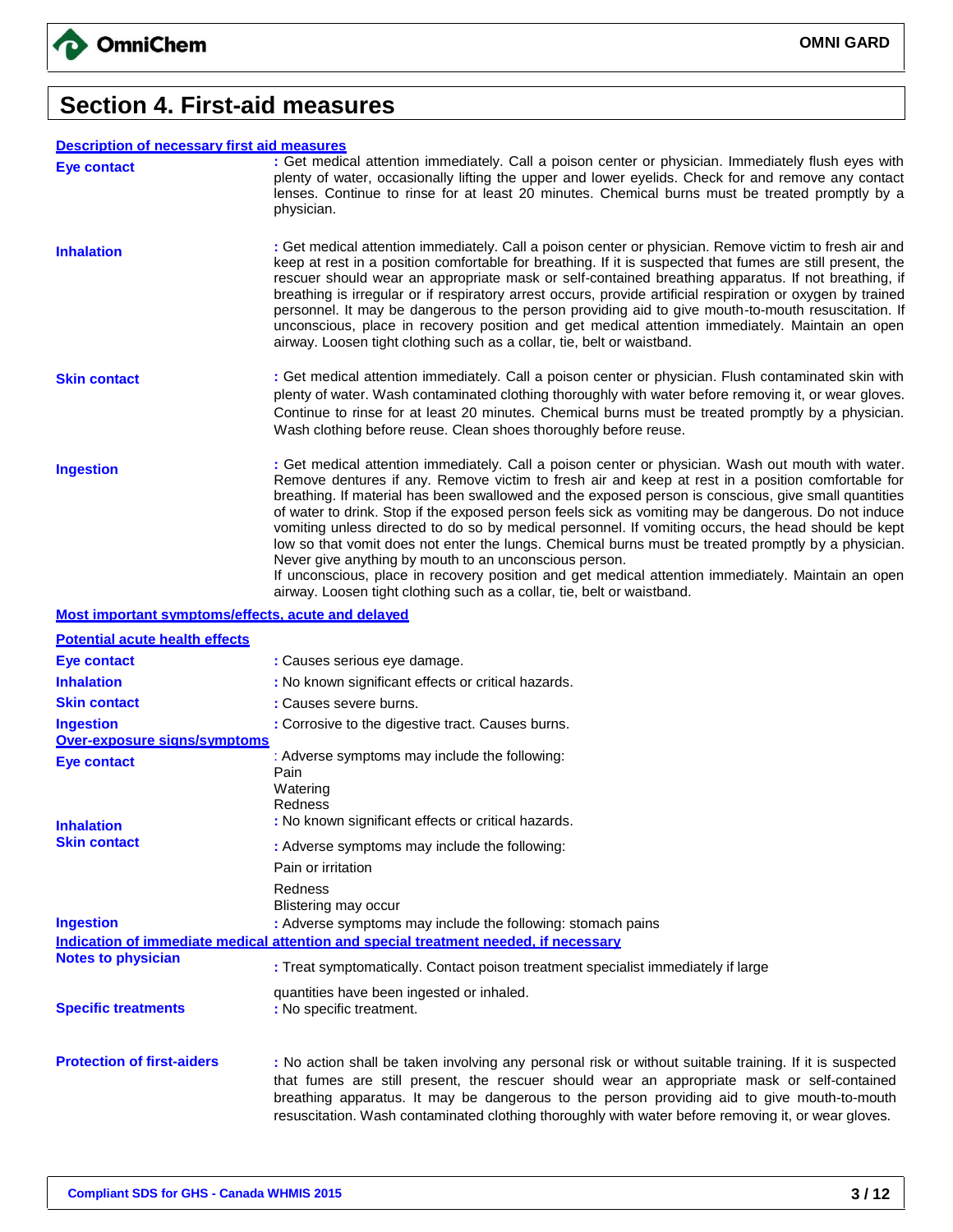# **Section 4. First-aid measures**

| <b>Product at RECOMMENDED DILLUTION</b> |                                                                                                                                                                                                                                                                                                                                                                                                                                                                                                                                                                                                                                                                                                                                                                                                                                                                                  |
|-----------------------------------------|----------------------------------------------------------------------------------------------------------------------------------------------------------------------------------------------------------------------------------------------------------------------------------------------------------------------------------------------------------------------------------------------------------------------------------------------------------------------------------------------------------------------------------------------------------------------------------------------------------------------------------------------------------------------------------------------------------------------------------------------------------------------------------------------------------------------------------------------------------------------------------|
| <b>Eye contact</b>                      | : Get medical attention immediately. Call a poison center or physician. Immediately flush eyes with<br>plenty of water, occasionally lifting the upper and lower eyelids. Check for and remove any contact<br>lenses. Continue to rinse for at least 20 minutes. Chemical burns must be treated promptly by a<br>physician.                                                                                                                                                                                                                                                                                                                                                                                                                                                                                                                                                      |
| <b>Inhalation</b>                       | : Get medical attention immediately. Call a poison center or physician. Remove victim to fresh air<br>and keep at rest in a position comfortable for breathing. If it is suspected that fumes are still present,<br>the rescuer should wear an appropriate mask or self-contained breathing apparatus. If not breathing,<br>if breathing is irregular or if respiratory arrest occurs, provide artificial respiration or oxygen by<br>trained personnel. It may be dangerous to the person providing aid to give mouth-to-mouth<br>resuscitation. If unconscious, place in recovery position and get medical attention immediately.<br>Maintain an open airway. Loosen tight clothing such as a collar, tie, belt or waistband.                                                                                                                                                  |
| <b>Skin contact</b>                     | : Get medical attention immediately. Call a poison center or physician. Flush contaminated skin with<br>plenty of water. Wash contaminated clothing thoroughly with water before removing it, or wear gloves.<br>Continue to rinse for at least 20 minutes. Chemical burns must be treated promptly by a physician.<br>Wash clothing before reuse. Clean shoes thoroughly before reuse.                                                                                                                                                                                                                                                                                                                                                                                                                                                                                          |
| <b>Ingestion</b>                        | : Get medical attention immediately. Call a poison center or physician. Wash out mouth with water.<br>Remove dentures if any. Remove victim to fresh air and keep at rest in a position comfortable for<br>breathing. If material has been swallowed and the exposed person is conscious, give small quantities<br>of water to drink. Stop if the exposed person feels sick as vomiting may be dangerous. Do not induce<br>vomiting unless directed to do so by medical personnel. If vomiting occurs, the head should be kept<br>low so that vomit does not enter the lungs. Chemical burns must be treated promptly by a physician.<br>Never give anything by mouth to an unconscious person.<br>If unconscious, place in recovery position and get medical attention immediately. Maintain an open<br>airway. Loosen tight clothing such as a collar, tie, belt or waistband. |

See toxicological information (Section 11)

# **Section 5. Fire-fighting measures**

| <b>Extinguishing media</b>                               |                                                                                                                                                                                                            |
|----------------------------------------------------------|------------------------------------------------------------------------------------------------------------------------------------------------------------------------------------------------------------|
| <b>Suitable extinguishing</b>                            | : Use an extinguishing agent suitable for the surrounding fire.                                                                                                                                            |
| media                                                    |                                                                                                                                                                                                            |
| Unsuitable extinguishing                                 | : None known.                                                                                                                                                                                              |
| media                                                    |                                                                                                                                                                                                            |
| <b>Specific hazards arising</b><br>from the chemical     | : This material is harmful to aquatic life with long lasting effects. Fire water contaminated with this<br>material must be contained and prevented from being discharged to any waterway, sewer or drain. |
| <b>Hazardous thermal</b><br>decomposition products       | : Decomposition products may include the following materials:<br>Carbon dioxide<br>Carbon monoxide<br>Metal oxide/oxides                                                                                   |
| <b>Special protective actions</b><br>for fire-fighters   | : Promptly isolate the scene by removing all persons from the vicinity of the incident if<br>there is a fire. No action shall be taken involving any personal risk or without suitable training.           |
| <b>Special protective</b><br>equipment for fire-fighters | : Fire-fighters should wear appropriate protective equipment and self-contained breathing apparatus<br>(SCBA) with a full face-piece operated in positive pressure mode.                                   |

### **Section 6. Accidental release measures**

**Personal precautions, protective equipment and emergency procedures**

| For non-emergency<br>personnel | : No action shall be taken involving any personal risk or without suitable training. Evacuate<br>surrounding areas. Keep unnecessary and unprotected personnel from entering. Do not touch or<br>walk through spilled material. Do not breathe vapor or mist. Provide adequate ventilation. Wear<br>appropriate respirator when ventilation is inadequate. Put on appropriate personal protective<br>equipment. |
|--------------------------------|-----------------------------------------------------------------------------------------------------------------------------------------------------------------------------------------------------------------------------------------------------------------------------------------------------------------------------------------------------------------------------------------------------------------|
| For emergency responders       | : If specialized clothing is required to deal with the spillage, take note of any information in<br>Section 8 on suitable and unsuitable materials. See also the<br>information in "For non-emergency personnel".                                                                                                                                                                                               |
|                                |                                                                                                                                                                                                                                                                                                                                                                                                                 |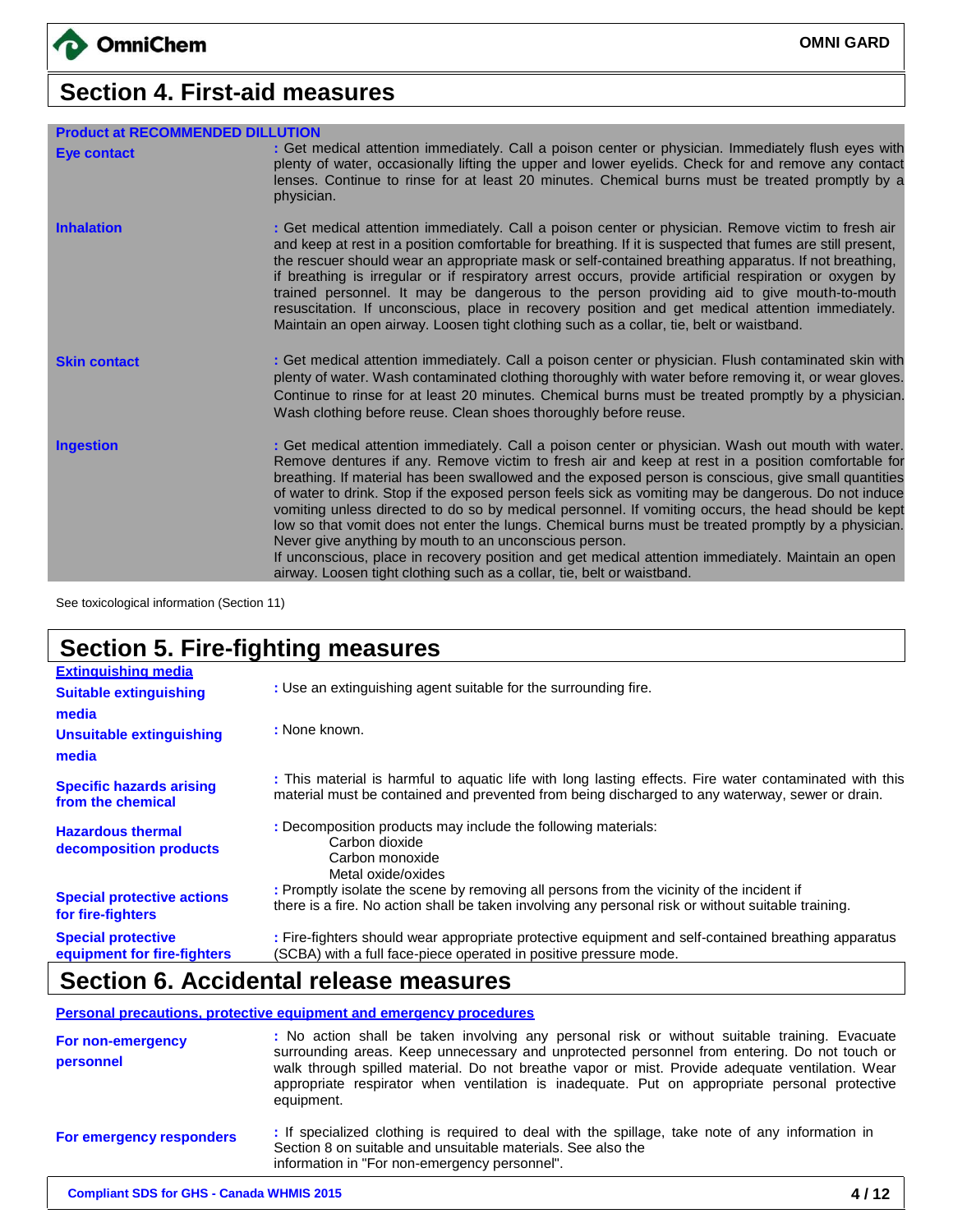### **Section 6. Accidental release measures**

| <b>Environmental precautions</b> |                                                                                                                                |  |  |  | : Avoid dispersal of spilled material and runoff and contact with soil, waterways, drains and |  |
|----------------------------------|--------------------------------------------------------------------------------------------------------------------------------|--|--|--|-----------------------------------------------------------------------------------------------|--|
|                                  | sewers. Inform the relevant authorities if the product has caused environmental pollution<br>(sewers, waterways, soil or air). |  |  |  |                                                                                               |  |

#### **Methods and materials for containment and cleaning up**

- **Small spill interproduce in Stop Stop leak if without risk.** Move containers from spill area. Dilute with water and mop up if watersoluble. Alternatively, or if water-insoluble, absorb with an inert dry material and place in an appropriate waste disposal container. Dispose of via a licensed waste disposal contractor.
- Large spill **Large spill interest and the Stop leak** if without risk. Move containers from spill area. Approach release from upwind. Prevent entry into sewers, water courses, basements or confined areas. Wash spillages into an effluent treatment plant or proceed as follows. Contain and collect spillage with noncombustible, absorbent material e.g. sand, earth, vermiculite or diatomaceous earth and place in container for disposal according to local regulations (see Section 13). Dispose of via a licensed waste disposal contractor. Contaminated absorbent material may pose the same hazard as the spilled product. Note: see Section 1 for emergency contact information and Section13 for waste disposal.

| <b>Product at RECOMMENDED DILLUTION</b>               |                                                                                                                                                                                                                                                                                                                                                                                                                                                                                                                                                                                 |  |  |  |
|-------------------------------------------------------|---------------------------------------------------------------------------------------------------------------------------------------------------------------------------------------------------------------------------------------------------------------------------------------------------------------------------------------------------------------------------------------------------------------------------------------------------------------------------------------------------------------------------------------------------------------------------------|--|--|--|
| <b>For non-emergency</b><br>personnel                 | : No action shall be taken involving any personal risk or without suitable training. Evacuate<br>surrounding areas. Keep unnecessary and unprotected personnel from entering. Do not touch or<br>walk through spilled material. Do not breathe vapor or mist. Provide adequate ventilation. Wear<br>appropriate respirator when ventilation is inadequate. Put on appropriate personal protective<br>equipment.                                                                                                                                                                 |  |  |  |
| For emergency responders                              | : If specialized clothing is required to deal with the spillage, take note of any information in<br>Section 8 on suitable and unsuitable materials. See also the<br>information in "For non-emergency personnel".                                                                                                                                                                                                                                                                                                                                                               |  |  |  |
| <b>Environmental precautions</b>                      | : Avoid dispersal of spilled material and runoff and contact with soil, waterways, drains and<br>sewers. Inform the relevant authorities if the product has caused environmental pollution<br>(sewers, waterways, soil or air).                                                                                                                                                                                                                                                                                                                                                 |  |  |  |
| Methods and materials for containment and cleaning up |                                                                                                                                                                                                                                                                                                                                                                                                                                                                                                                                                                                 |  |  |  |
| <b>Spill</b>                                          | : Stop leak if without risk. Move containers from spill area. Approach release from upwind.<br>Prevent entry into sewers, water courses, basements or confined areas. Wash spillages into an<br>effluent treatment plant or proceed as follows. Contain and collect spillage with non-<br>combustible, absorbent material e.g. sand, earth, vermiculite or diatomaceous earth and place<br>in container for disposal according to local regulations (see Section 13). Dispose of via a<br>licensed waste disposal contractor. Contaminated absorbent material may pose the same |  |  |  |

hazard as the spilled product. Note: see Section 1 for emergency contact information and

### **Section 7. Handling and storage**

Section13 for waste disposal.

| <b>Precautions for safe handling</b>                                      |                                                                                                                                                                                                                                                                                                                                                                                                                                                                                                                                                                                                                                           |
|---------------------------------------------------------------------------|-------------------------------------------------------------------------------------------------------------------------------------------------------------------------------------------------------------------------------------------------------------------------------------------------------------------------------------------------------------------------------------------------------------------------------------------------------------------------------------------------------------------------------------------------------------------------------------------------------------------------------------------|
| <b>Protective measures</b>                                                | : Put on appropriate personal protective equipment (see Section 8). Do not get in eyes or on skin or<br>clothing. Do not breathe vapor or mist. Do not ingest. If during normal use the material presents a<br>respiratory hazard, use only with adequate ventilation or wear appropriate respirator. Keep in the<br>original container or an approved alternative made from a compatible material, kept tightly closed<br>when not in use. Keep away from acids. Empty containers retain product residue and can be<br>hazardous. Do not reuse container.                                                                                |
| <b>Advice on general</b><br>occupational hygiene                          | : Eating, drinking and smoking should be prohibited in areas where this material is handled, stored<br>and processed. Workers should wash hands and face before eating, drinking and smoking. See also<br>Section 8 for additional information on hygiene measures.                                                                                                                                                                                                                                                                                                                                                                       |
| <b>Conditions for safe storage,</b><br>including any<br>incompatibilities | : Store in accordance with local regulations. Store in original container protected from direct<br>sunlight in a dry, cool and well-ventilated area, away from incompatible materials (see Section<br>10) and food and drink. Store in an appropriate location. Separate from acids. Keep container<br>tightly closed and sealed until ready for use. Containers that have been opened must be carefully<br>resealed and kept upright to prevent leakage. Do not store in unlabeled containers. Use<br>appropriate containment to avoid environmental contamination. See Section 10 for incompatible<br>materials before handling or use. |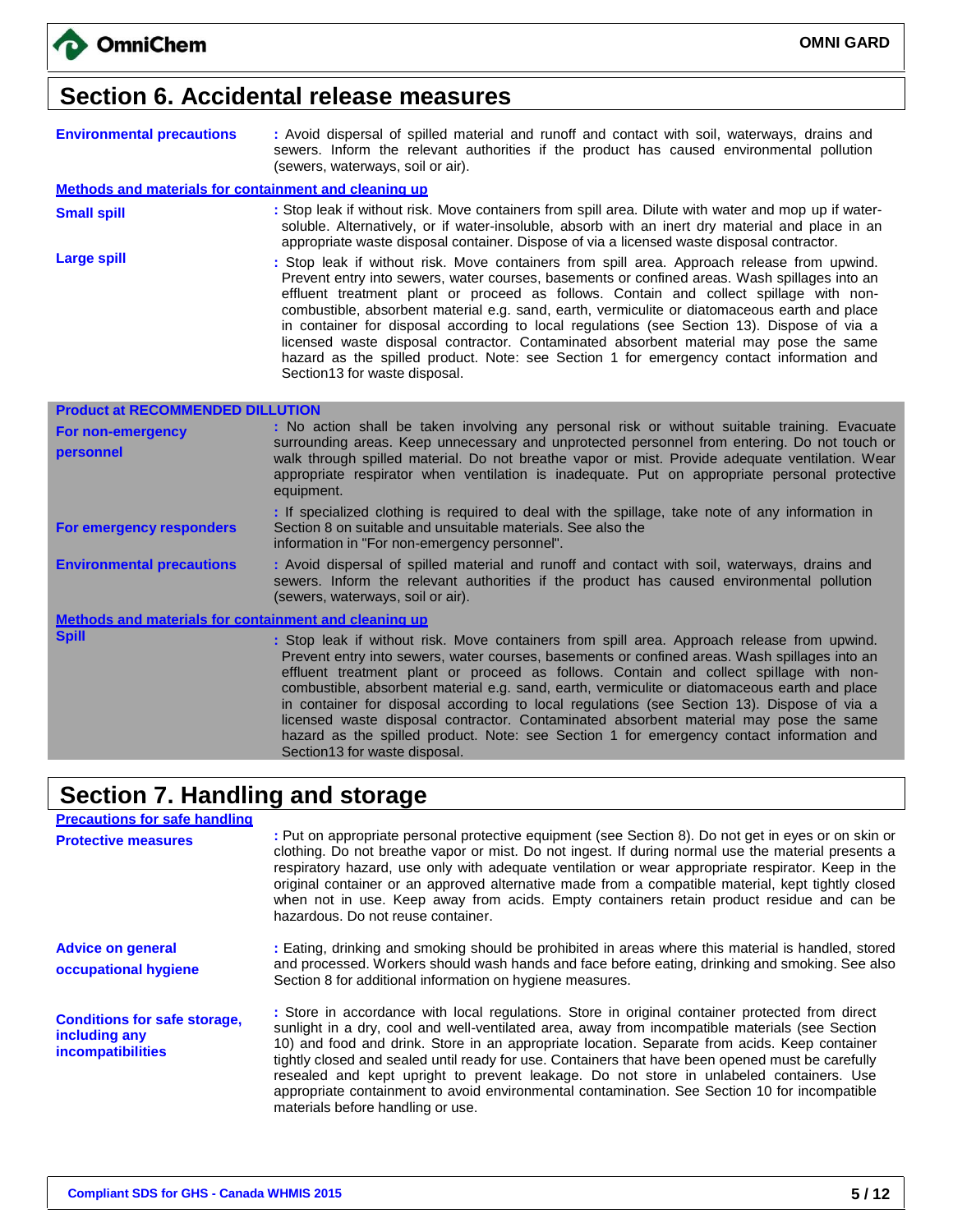

# **Section 7. Handling and storage**

| <b>Product at RECOMMENDED DI</b>                                                 |                                                                                                                                                                                                                                                                                                                                                                                                                                                                                                                                                                                                                                           |
|----------------------------------------------------------------------------------|-------------------------------------------------------------------------------------------------------------------------------------------------------------------------------------------------------------------------------------------------------------------------------------------------------------------------------------------------------------------------------------------------------------------------------------------------------------------------------------------------------------------------------------------------------------------------------------------------------------------------------------------|
| <b>Precautions for safe handling</b>                                             | : Put on appropriate personal protective equipment (see Section 8). Do not get in eyes or on skin or<br>clothing. Do not breathe vapor or mist. Do not ingest. If during normal use the material presents a<br>respiratory hazard, use only with adequate ventilation or wear appropriate respirator. Keep in the<br>original container or an approved alternative made from a compatible material, kept tightly closed<br>when not in use. Keep away from acids. Empty containers retain product residue and can be<br>hazardous. Do not reuse container.                                                                                |
| <b>Conditions for safe storage,</b><br>including any<br><b>incompatibilities</b> | : Store in accordance with local regulations. Store in original container protected from direct sunlight<br>in a dry, cool and well-ventilated area, away from incompatible materials (see Section 10) and food<br>and drink. Store in an appropriate location. Separate from acids. Keep container tightly closed and<br>sealed until ready for use. Containers that have been opened must be carefully resealed and kept<br>upright to prevent leakage. Do not store in unlabeled containers. Use appropriate containment to<br>avoid environmental contamination. See Section 10 for incompatible materials before handling or<br>use. |

# **Section 8. Exposure controls/personal protection**

### **Control parameters**

### **Occupational exposure limits**

| Ingredient name                         | <b>Exposure limits</b>                                        |
|-----------------------------------------|---------------------------------------------------------------|
| Potassium hydroxide                     | CA Alberta Provincial (Canada, 4/2009).                       |
|                                         | C: $2 \text{ ma/m}^3$                                         |
|                                         | CA British Columbia Provincial (Canada, 6/2017).              |
|                                         | C: $2 \text{ mq/m}^3$                                         |
|                                         | CA Ontario Provincial (Canada, 1/2018).                       |
|                                         | C: $2 \text{ ma/m}^3$                                         |
|                                         | CA Quebec Provincial (Canada, 1/2014).                        |
|                                         | VECD: 2 mg/m <sup>3</sup> 15 minutes.                         |
|                                         | CA Saskatchewan Provincial (Canada, 7/2013).                  |
| Phosphono carboxylic tricarboxylic acid | CEIL: 2 mg/m <sup>3</sup> AIHA WEEL (United-states, 10/2011). |
|                                         | TWA: 10 mg/m <sup>3</sup> 8 hours. Form: Aerosol              |

| <b>Appropriate engineering</b><br><b>controls</b> | : If user operations generate dust, fumes, gas, vapor or mist, use process enclosures, local exhaust<br>ventilation or other engineering controls to keep worker exposure to airborne contaminants below<br>any recommended or statutory limits.                                                                                                                                                                                                                                                                                                                                                                                           |
|---------------------------------------------------|--------------------------------------------------------------------------------------------------------------------------------------------------------------------------------------------------------------------------------------------------------------------------------------------------------------------------------------------------------------------------------------------------------------------------------------------------------------------------------------------------------------------------------------------------------------------------------------------------------------------------------------------|
| <b>Individual protection measures</b>             |                                                                                                                                                                                                                                                                                                                                                                                                                                                                                                                                                                                                                                            |
| <b>Hygiene measures</b>                           | : Wash hands, forearms and face thoroughly after handling chemical products, before eating,<br>smoking and using the lavatory and at the end of the working period. Appropriate techniques should<br>be used to remove potentially contaminated clothing. Wash contaminated clothing before reusing.<br>Ensure that eyewash stations and safety showers are close to the workstation location.                                                                                                                                                                                                                                             |
| <b>Eye/face protection</b>                        | : Safety eyewear complying with an approved standard should be used when a risk assessment<br>indicates this is necessary to avoid exposure to liquid splashes, mists, gases or dusts. If contact is<br>possible, the following protection should be worn, unless the assessment indicates a higher degree of<br>protection: chemical splash goggles and/or face shield. If inhalation hazards exist, a full-face<br>respirator may be required instead.                                                                                                                                                                                   |
| <b>Skin protection</b>                            |                                                                                                                                                                                                                                                                                                                                                                                                                                                                                                                                                                                                                                            |
| <b>Hand protection</b>                            | : Wear rubber gloves. Chemical-resistant, impervious gloves complying with an approved standard<br>should be worn at all times when handling chemical products if a risk assessment indicates this is<br>necessary. Considering the parameters specified by the glove manufacturer, check during use that<br>the gloves are still retaining their protective properties. It should be noted that the time to<br>breakthrough for any glove material may be different for different glove manufacturers. In the case of<br>mixtures, consisting of several substances, the protection time of the gloves cannot be accurately<br>estimated. |
| <b>Body protection</b>                            | : Personal protective equipment for the body should be selected based on the task being performed<br>and the risks involved.                                                                                                                                                                                                                                                                                                                                                                                                                                                                                                               |
| <b>Other skin protection</b>                      | : Appropriate footwear and any additional skin protection measures should be selected based on the<br>task being performed and the risks involved.                                                                                                                                                                                                                                                                                                                                                                                                                                                                                         |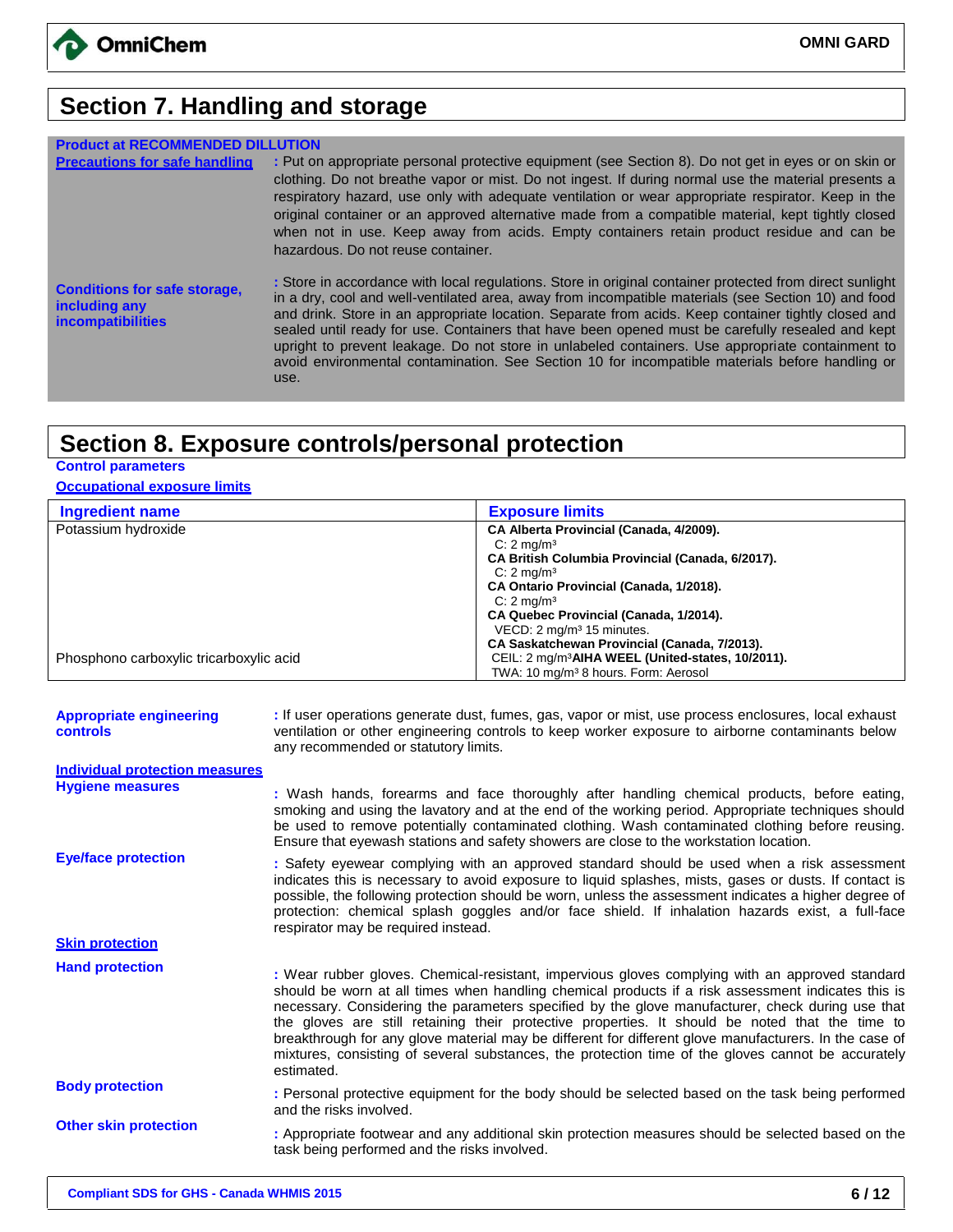### **Section 8. Exposure controls/personal protection**

| <b>Respiratory protection</b>                     | : Based on the hazard and potential for exposure, select a respirator that meets the appropriate<br>standard or certification. Respirators must be used according to a respiratory protection program to<br>ensure proper fitting, training, and other important aspects of use.                                                                                                                                                                         |
|---------------------------------------------------|----------------------------------------------------------------------------------------------------------------------------------------------------------------------------------------------------------------------------------------------------------------------------------------------------------------------------------------------------------------------------------------------------------------------------------------------------------|
| <b>Product at RECOMMENDED DILLUTION</b>           |                                                                                                                                                                                                                                                                                                                                                                                                                                                          |
| <b>Appropriate engineering</b><br><b>controls</b> | : If user operations generate dust, fumes, gas, vapor or mist, use process enclosures, local<br>exhaust ventilation or other engineering controls to keep worker exposure to airborne<br>contaminants below any recommended or statutory limits.                                                                                                                                                                                                         |
| <b>Individual protection measures</b>             |                                                                                                                                                                                                                                                                                                                                                                                                                                                          |
| <b>Eye/face protection</b>                        | : Safety eyewear complying with an approved standard should be used when a risk assessment<br>indicates this is necessary to avoid exposure to liquid splashes, mists, gases or dusts. If contact is<br>possible, the following protection should be worn, unless the assessment indicates a higher degree<br>of protection: chemical splash goggles and/or face shield. If inhalation hazards exist, a full-face<br>respirator may be required instead. |
| skin protection                                   | : Appropriate footwear and any additional skin protection measures should be selected based on the<br>task being performed and the risks involved.                                                                                                                                                                                                                                                                                                       |
| <b>Hand protection</b>                            | : When handling chemicals, wear chemical-resistant, impervious gloves that conform to an approved<br>standard at all times if a risk assessment indicates this is necessary.                                                                                                                                                                                                                                                                             |
| <b>Respiratory protection</b>                     | : Based on the hazard and potential for exposure, select a respirator that meets the appropriate<br>standard or certification. Respirators must be used according to a respiratory protection program to<br>ensure proper fitting, training, and other important aspects of use.                                                                                                                                                                         |

# **Section 9. Physical and chemical properties**

|                                  | <b>Product at initial concentration</b> | <b>Product at RECOMMENDED DILLUTION</b> |  |
|----------------------------------|-----------------------------------------|-----------------------------------------|--|
| <b>Appearance</b>                |                                         |                                         |  |
| <b>Physical state</b>            | : Liquid.                               | : Liquid. [Clear.]                      |  |
| <b>Color</b>                     | : Brown                                 | : Not available.                        |  |
| <b>Odor</b>                      | : Not available.                        | : Not available.                        |  |
| <b>Odor threshold</b>            | : Not available.                        | : Not available.                        |  |
| рH                               | : 11.2 [Conc. (% w/w): 1%]              | $: 9 - 10$                              |  |
| <b>Melting point</b>             | : Not available.                        |                                         |  |
| <b>Boiling point</b>             | : Not available.                        |                                         |  |
| <b>Flash point</b>               | : Not available.                        |                                         |  |
| <b>Evaporation rate</b>          | : Not available.                        |                                         |  |
| <b>Flammability (solid, gas)</b> | : Not available.                        |                                         |  |
| Lower and upper explosive        | : Not available.                        |                                         |  |
| (flammable) limits               |                                         |                                         |  |
| <b>Vapor pressure</b>            | : Not available.                        |                                         |  |
| <b>Vapor density</b>             | : Not available.                        |                                         |  |
| <b>Relative density</b>          | : 1.08                                  |                                         |  |
| <b>Solubility</b>                | : Complete in water                     |                                         |  |
| <b>Partition coefficient: n-</b> | : Not available.                        |                                         |  |
| octanol/water                    |                                         |                                         |  |
| <b>Auto-ignition temperature</b> | : Not available.                        |                                         |  |
| <b>Decomposition temperature</b> | : Not available.                        |                                         |  |
| <b>Viscosity</b>                 | : Not available.                        |                                         |  |

# **Section 10. Stability and reactivity**

| <b>Reactivity</b>                                 | : No specific test data related to reactivity available for this product or its ingredients.                                                                                          |
|---------------------------------------------------|---------------------------------------------------------------------------------------------------------------------------------------------------------------------------------------|
| <b>Chemical stability</b>                         | : The product is stable.                                                                                                                                                              |
| <b>Possibility of hazardous</b><br>reactions      | : Under normal conditions of storage and use, hazardous reactions will not occur.                                                                                                     |
| <b>Conditions to avoid</b>                        | : No specific data.                                                                                                                                                                   |
| <b>Incompatible materials</b>                     | : Reactive or incompatible with the following materials: oxidizing materials. Metals such as<br>aluminium, zinc and tin will react, releasing hydrogen. Do not mix with strong acids. |
| <b>Hazardous decomposition</b><br><b>products</b> | : Under normal conditions of storage and use, hazardous decomposition products should not be<br>produced.                                                                             |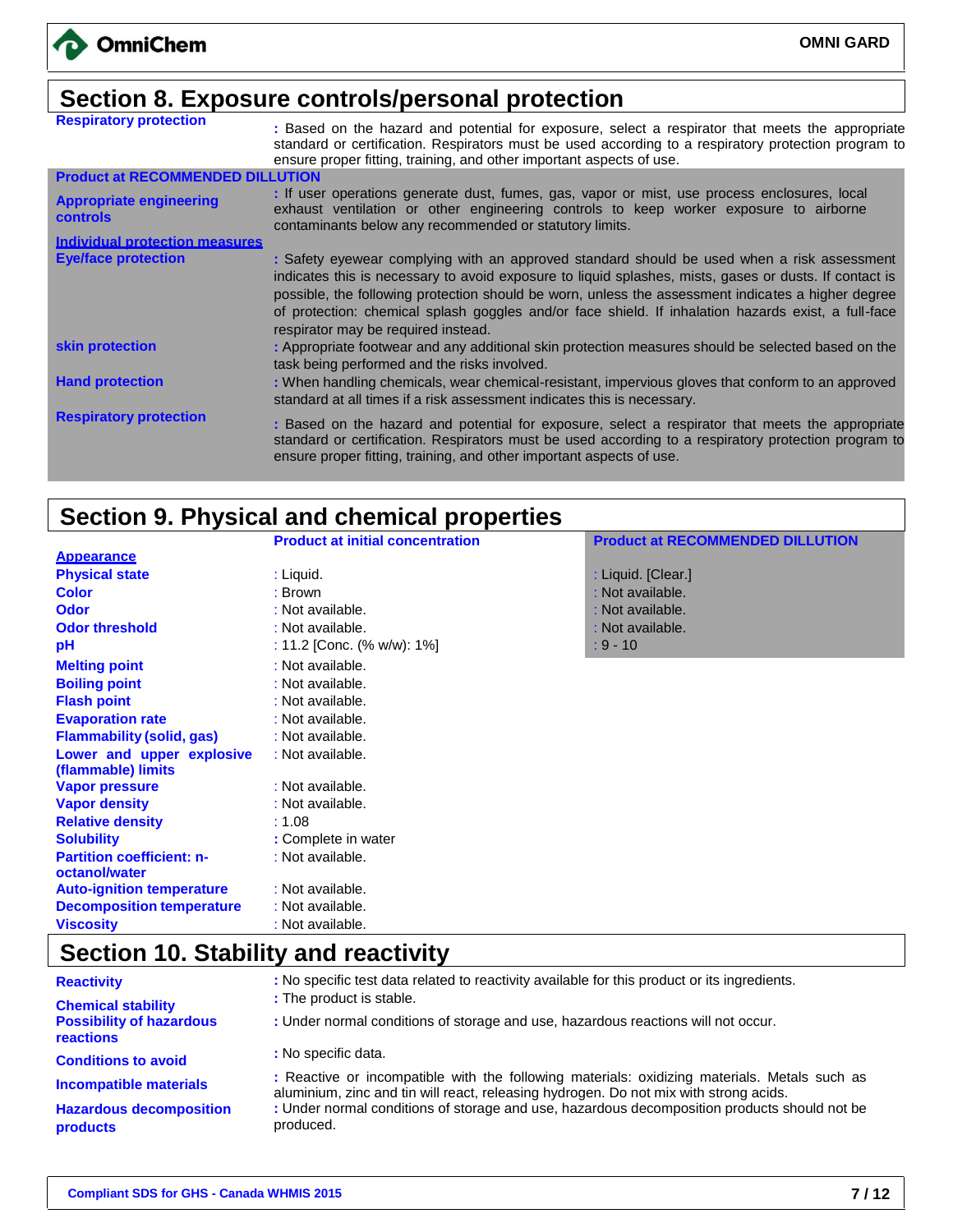

### **Section 11. Toxicological information**

**Information on toxicological effects**

### **Acute toxicity**

There is no data available.

 **Irritation/Corrosion**

| <b>Product/ingredient name</b>                                                                          | <b>Result</b>                                                        | <b>Species</b>       | <b>Score</b>         | <b>Exposure</b>                  | <b>Observation</b> |
|---------------------------------------------------------------------------------------------------------|----------------------------------------------------------------------|----------------------|----------------------|----------------------------------|--------------------|
| Potassium hydroxide                                                                                     | Eyes - Mild irritant                                                 | Rabbit               |                      | $400 \mu g$                      |                    |
|                                                                                                         | Skin - Severe irritant<br>Skin - Severe irritant                     | Guinea pig<br>Rabbit | $\blacksquare$<br>L, | 24 hours 50 mg<br>24 hours 50 mg | $\blacksquare$     |
|                                                                                                         |                                                                      |                      |                      |                                  |                    |
|                                                                                                         |                                                                      |                      |                      |                                  |                    |
| <b>Sensitization</b>                                                                                    |                                                                      |                      |                      |                                  |                    |
| There is no data available.                                                                             |                                                                      |                      |                      |                                  |                    |
| <b>Mutagenicity</b>                                                                                     |                                                                      |                      |                      |                                  |                    |
| There is no data available.                                                                             |                                                                      |                      |                      |                                  |                    |
| <b>Carcinogenicity</b><br>There is no data available.                                                   |                                                                      |                      |                      |                                  |                    |
|                                                                                                         |                                                                      |                      |                      |                                  |                    |
| <b>Reproductive toxicity</b><br>There is no data available.                                             |                                                                      |                      |                      |                                  |                    |
| <b>Teratogenicity</b>                                                                                   |                                                                      |                      |                      |                                  |                    |
| There is no data available.                                                                             |                                                                      |                      |                      |                                  |                    |
| <b>Specific target organ toxicity (single exposure)</b>                                                 |                                                                      |                      |                      |                                  |                    |
| There is no data available.                                                                             |                                                                      |                      |                      |                                  |                    |
| <b>Specific target organ toxicity (repeated exposure)</b>                                               |                                                                      |                      |                      |                                  |                    |
| There is no data available.                                                                             |                                                                      |                      |                      |                                  |                    |
| <b>Aspiration hazard</b>                                                                                |                                                                      |                      |                      |                                  |                    |
| There is no data available.                                                                             |                                                                      |                      |                      |                                  |                    |
| <b>Information on the likely</b>                                                                        | : Dermal contact. Eye contact. Inhalation. Ingestion.                |                      |                      |                                  |                    |
| routes of exposure                                                                                      |                                                                      |                      |                      |                                  |                    |
| <b>Potential acute health effects</b>                                                                   |                                                                      |                      |                      |                                  |                    |
|                                                                                                         |                                                                      |                      |                      |                                  |                    |
| <b>Eye contact</b>                                                                                      | : Causes serious eye damage.                                         |                      |                      |                                  |                    |
| <b>Inhalation</b>                                                                                       | : No known significant effects or critical hazards.                  |                      |                      |                                  |                    |
| <b>Skin contact</b>                                                                                     | : Causes severe burns.                                               |                      |                      |                                  |                    |
| <b>Ingestion</b><br><b>Symptoms related to the physical, chemical and toxicological characteristics</b> | : Corrosive to the digestive tract. Causes burns.                    |                      |                      |                                  |                    |
|                                                                                                         | : Adverse symptoms may include the following:                        |                      |                      |                                  |                    |
| <b>Eye contact</b>                                                                                      | Pain                                                                 |                      |                      |                                  |                    |
|                                                                                                         | Watering                                                             |                      |                      |                                  |                    |
|                                                                                                         | <b>Redness</b>                                                       |                      |                      |                                  |                    |
| <b>Inhalation</b>                                                                                       | : No known significant effects or critical hazards.                  |                      |                      |                                  |                    |
|                                                                                                         | <b>Skin contact</b><br>: Adverse symptoms may include the following: |                      |                      |                                  |                    |
|                                                                                                         | Pain or irritation                                                   |                      |                      |                                  |                    |
|                                                                                                         | Redness                                                              |                      |                      |                                  |                    |
|                                                                                                         | Blistering may occur                                                 |                      |                      |                                  |                    |
| <b>Ingestion</b>                                                                                        | : Adverse symptoms may include the following: stomach pains          |                      |                      |                                  |                    |
| <b>Product at RECOMMENDED DILLUTION</b>                                                                 |                                                                      |                      |                      |                                  |                    |
| <b>Information on toxicological effects</b>                                                             |                                                                      |                      |                      |                                  |                    |
| <b>Eye contact</b>                                                                                      | : Causes serious eye damage.                                         |                      |                      |                                  |                    |
| <b>Inhalation</b>                                                                                       | : No known significant effects or critical hazards.                  |                      |                      |                                  |                    |
| <b>Skin contact</b>                                                                                     | : Causes severe burns.                                               |                      |                      |                                  |                    |
| <b>Ingestion</b>                                                                                        | : Corrosive to the digestive tract. Causes burns.                    |                      |                      |                                  |                    |
| Delayed and immediate effects and also chronic effects from short and long term exposure                |                                                                      |                      |                      |                                  |                    |
| <b>Short term exposure</b>                                                                              |                                                                      |                      |                      |                                  |                    |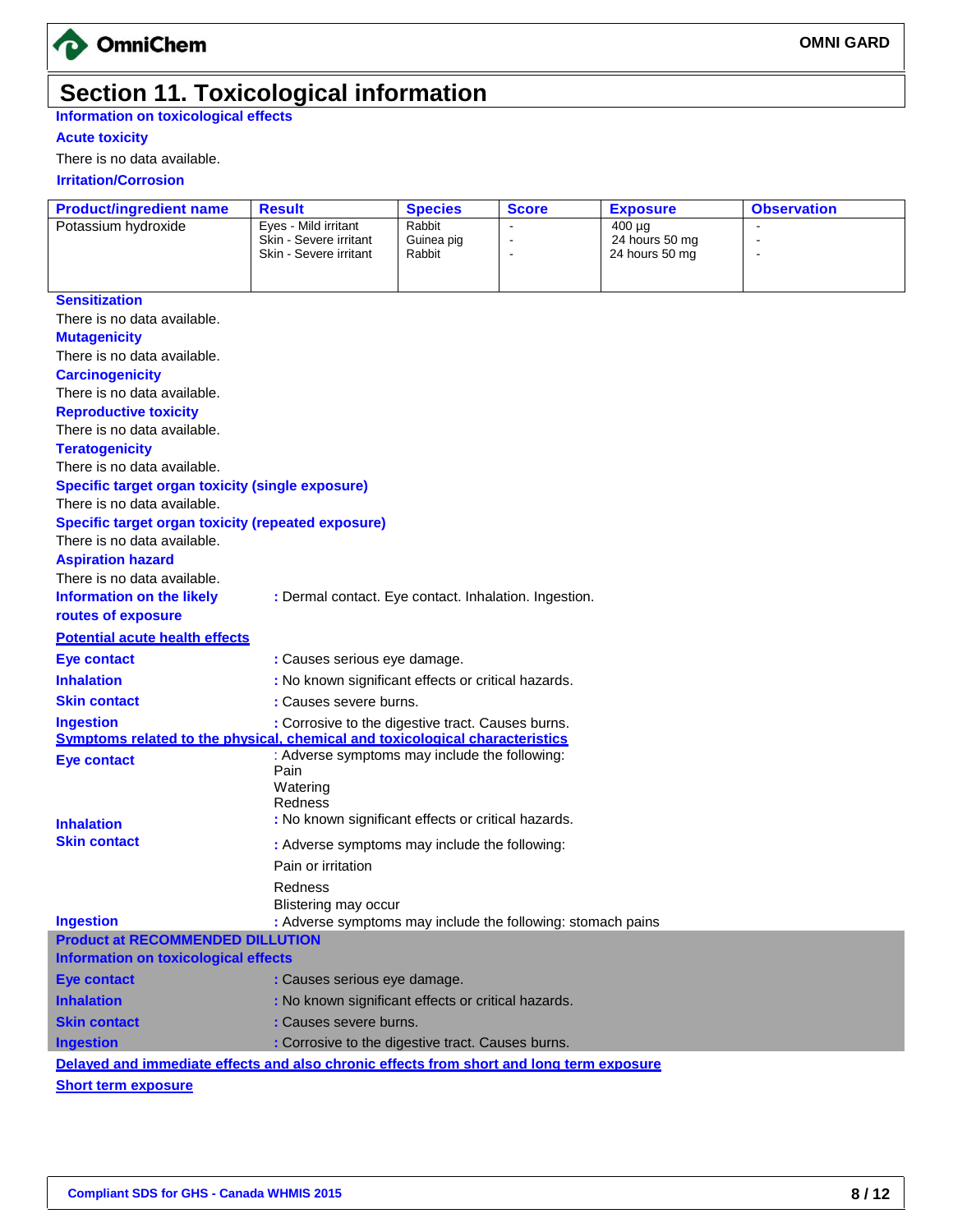

# **Section 11. Toxicological information**

| <b>Potential immediate</b><br>effects | : No known significant effects or critical hazards. |
|---------------------------------------|-----------------------------------------------------|
| <b>Potential delayed effects</b>      | : No known significant effects or critical hazards. |
| Long term exposure                    |                                                     |
| <b>Potential immediate</b>            | : No known significant effects or critical hazards. |
| effects                               |                                                     |
| <b>Potential delayed effects</b>      | : No known significant effects or critical hazards. |
| <b>Potential chronic health</b>       |                                                     |
| effects                               |                                                     |
| <b>General</b>                        | : No known significant effects or critical hazards. |
| <b>Carcinogenicity</b>                | : No known significant effects or critical hazards. |
| <b>Mutagenicity</b>                   | : No known significant effects or critical hazards. |
| <b>Teratogenicity</b>                 | : No known significant effects or critical hazards. |
| <b>Developmental effects</b>          | : No known significant effects or critical hazards. |
| <b>Fertility effects</b>              | : No known significant effects or critical hazards. |
| <b>Numerical measures of</b>          |                                                     |
| toxicity                              |                                                     |
| <b>Acute toxicity estimates</b>       |                                                     |
| <b>Route</b>                          | <b>ETA value</b>                                    |
| ∩rol                                  | $4584$ 8 ma/ka                                      |

| Dermal<br><b>Product at RECOMMENDED DILLUTION</b> |                             |
|---------------------------------------------------|-----------------------------|
| Oral                                              | 4584.8 mg/kg<br>54000 mg/kg |
| l Route                                           | <b>ETA VAIUE</b>            |

| <b>Potential acute health effects</b> |                                                                              |
|---------------------------------------|------------------------------------------------------------------------------|
| <b>Eye contact</b>                    | : Adverse symptoms may include the following:<br>Pain<br>Watering<br>Redness |
| <b>Inhalation</b>                     | : No known significant effects or critical hazards.                          |
| <b>Skin contact</b>                   | : Adverse symptoms may include the following:                                |
|                                       | Pain or irritation                                                           |
|                                       | Redness<br>Blistering may occur                                              |
| <b>Ingestion</b>                      | : Adverse symptoms may include the following: stomach pains                  |
| <b>Chronic health effects</b>         | : No known significant effects or critical hazards.                          |

# **Section 12. Ecological information**

| <b>Toxicity</b>                |                          |                                 |                 |
|--------------------------------|--------------------------|---------------------------------|-----------------|
| <b>Product/ingredient name</b> | <b>Result</b>            | <b>Species</b>                  | <b>Exposure</b> |
| Potassium hydroxide            | LC50 125 ppm Fresh water | Fish - Gambusia affinis - Adult | 96 hours        |

### **Persistence and degradability**

#### There is no data available. **Bioaccumulative potential**

| <b>Product/ingredient name</b>          | $LogP_{ow}$ | <b>BCF</b> | <b>Potential</b> |
|-----------------------------------------|-------------|------------|------------------|
| Phosphono carboxylic tricarboxylic acid | .36         |            | Low              |
|                                         |             |            |                  |

### **Mobility in soil**

**Soil/water partition coefficient (KOC)**

**:** Not available

**Other adverse effects :** No known significant effects or criticalhazards.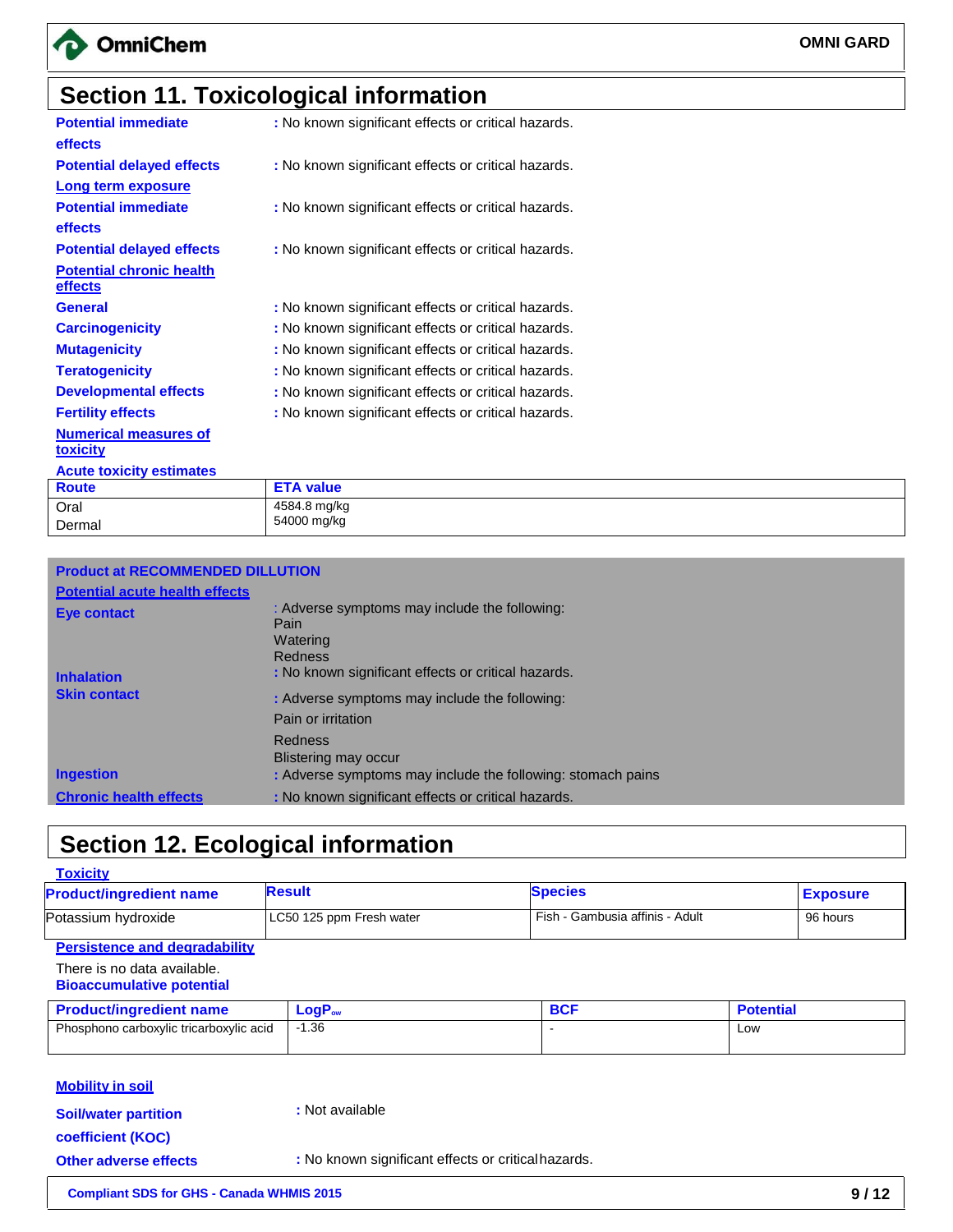### **Section 13. Disposal considerations**

**Disposal methods :** The generation of waste should be avoided or minimized wherever possible. Disposal of this product, solutions and any by-products should comply with the requirements of environmental protection and waste disposal legislation and any regional local authority requirements. Dispose of surplus and non-recyclable products via a licensed waste disposal contractor. Waste should not be disposed of untreated to the sewer unless fully compliant with the requirements of all authorities with jurisdiction. Waste packaging should be recycled. Incineration or landfill should only be considered when recycling is not feasible. This material and its container must be disposed of in a safe way. Care should be taken when handling

empty containers that have not been cleaned or rinsed out. Empty containers or liners may retain some product residues. Avoid dispersal of spilled material and runoff and contact with soil, waterways, drains and sewers.

#### **Product at RECOMMENDED DILLUTION**

**Disposal methods : when it's possible, avoid waste generation. Disposal of this product, solutions and any by**products should comply with the requirements of environmental protection and waste disposal legislation and any regional local authority requirements. Dispose of surplus and non-recyclable products via a licensed waste disposal contractor. Waste should not be disposed of untreated to the sewer unless fully compliant with the requirements of all authorities with jurisdiction. Waste packaging should be recycled. Incineration or landfill should only be considered when recycling is not feasible. This material and its container must be disposed of in a safe way. Care should be taken when handling

empty containers that have not been cleaned or rinsed out. Empty containers or liners may retain some product residues. Avoid dispersal of spilled material and runoff and contact with soil, waterways, drains and sewers.

### **Section 14. Transport information**

|                                      | <b>TDG Classification</b>                                                                                           | <b>IMDG</b>                                                                                                         | <b>IATA</b>                                                                                                         |
|--------------------------------------|---------------------------------------------------------------------------------------------------------------------|---------------------------------------------------------------------------------------------------------------------|---------------------------------------------------------------------------------------------------------------------|
| <b>UN number</b>                     | UN3266                                                                                                              | <b>UN3266</b>                                                                                                       | <b>UN3266</b>                                                                                                       |
| <b>UN proper</b><br>shipping name    | CORROSIVE LIQUID, BASIC,<br>INNORGANIQC, N.O.S (Potassium<br>hydroxide, Phosphono carboxylic<br>tricarboxylic acid) | CORROSIVE LIQUID, BASIC,<br>INNORGANIQC, N.O.S (Potassium<br>hydroxide, Phosphono carboxylic<br>tricarboxylic acid) | CORROSIVE LIQUID, BASIC,<br>INNORGANIQC, N.O.S (Potassium<br>hydroxide, Phosphono carboxylic<br>tricarboxylic acid) |
| <b>Transport</b><br>hazard class(es) | 8                                                                                                                   | 8                                                                                                                   | 8                                                                                                                   |
|                                      |                                                                                                                     |                                                                                                                     |                                                                                                                     |
| <b>Packing group</b>                 | $\mathbf{H}$                                                                                                        | Ш                                                                                                                   | $\mathbf{I}$                                                                                                        |
| <b>Environmental</b><br>hazards      | No.                                                                                                                 | No.                                                                                                                 | No.                                                                                                                 |
| <b>Additional information</b>        |                                                                                                                     |                                                                                                                     |                                                                                                                     |

**TDG Classification :** Product classified as per the following sections of the Transportation of Dangerous Goods Regulations: 2.40-2.42 (Class 8).

**Emergency Response Guidebook (ERG)**

**Special precautions for user : Transport within user's premises:** always transport in closed containers that are upright and secure. Ensure that persons transporting the product know what to do in the event of an accident or spillage.

**:** 154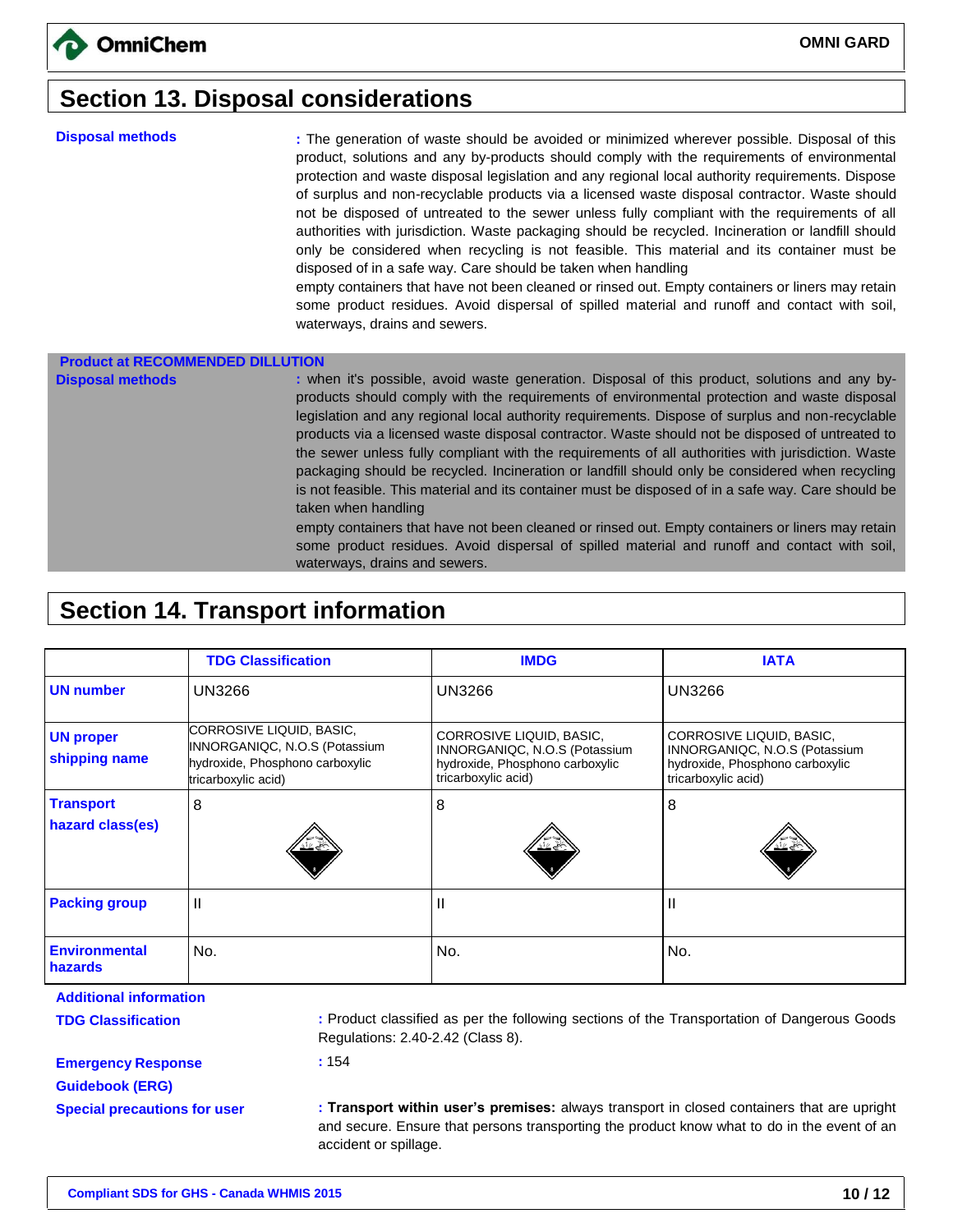

### **Section 15. Regulatory information**

#### **Canadian lists**

| <b>Canada inventory (DSL</b> | : All components are listed or exempted. |
|------------------------------|------------------------------------------|
| NDSL)                        |                                          |
| <b>Canadian NPRI</b>         | : None of the components are listed.     |
| <b>CEPA Toxic substances</b> | : None of the components are listed.     |

### **Section 16. Other information**

#### **Hazardous Material Information System (États-Unis)**

**Health : 3** / **Flammability : 0 Physical hazards : 0 Product at initial concentration Product at RECOMMENDED DILLUTION Health** / 3 **Flammability** 0 **Physical hazards** 0 **Health** *Mealth Mealth Mealth Mealth Mealth Mealth Mealth Mealth* **Flammability** 0 **Physical hazards** 0

**Caution: HMIS® ratings are based on a 0-4 rating scale, with 0 representing minimal hazards or risks, and 4 representing significant hazards or risks. Although HMIS® ratings and the associated label are not required on SDSs or products leaving a facility under 29 CFR 1910.1200, the preparer may choose to provide them. HMIS® ratings are to be used with a fully implemented HMIS® program. HMIS® is a registered trademark and service mark of the American Coatings Association, Inc.** 

**The customer is responsible for determining the PPE code for this material. For more information on HMIS® Personal Protective Equipment (PPE) codes, consult the HMIS® Implementation Manual.**

#### **National Fire Protection Association (États-Unis) Product at initial concentration Product at RECOMMENDED DILLUTION Health 0 3 × 0 Flammability Instability/Reactivity Special Health 0 3 × 0 Flammability Instability/Reactivity Special Health:** 3 **Flammability:** 0 **Instability :** 0 **Special :**

**Reprinted with permission from NFPA 704-2001, Identification of the Hazards of Materials for Emergency Response Copyright ©1997, National Fire Protection Association, Quincy, MA 02269. This reprinted material is not the complete and official position of the National Fire Protection Association, on the referenced subject which is represented only by the standard in its entirety.** 

**Copyright ©2001, National Fire Protection Association, Quincy, MA 02269. This warning system is intended to be interpreted and applied only by properly trained individuals to identify fire, health and reactivity hazards of chemicals. The user is referred to certain limited number of chemicals with recommended classifications in NFPA 49 and NFPA 325, which would be used as a guideline only. Whether the chemicals are classified by NFPA or not, anyone using the 704 systems to classify chemicals does so at their own risk.**

#### **Procedure used to derive the classification**

| <b>Classification</b>                                | <b>Justification</b>  |
|------------------------------------------------------|-----------------------|
| SKIN CORROSION/IRRITATION - Category 1A              | Expert judgment       |
| SERIOUS EYE DAMAGE/ EYE IRRITATION - Category 1      | On basis of test data |
| Health Hazards Not Otherwise Classified - Category 1 | Calculation method    |